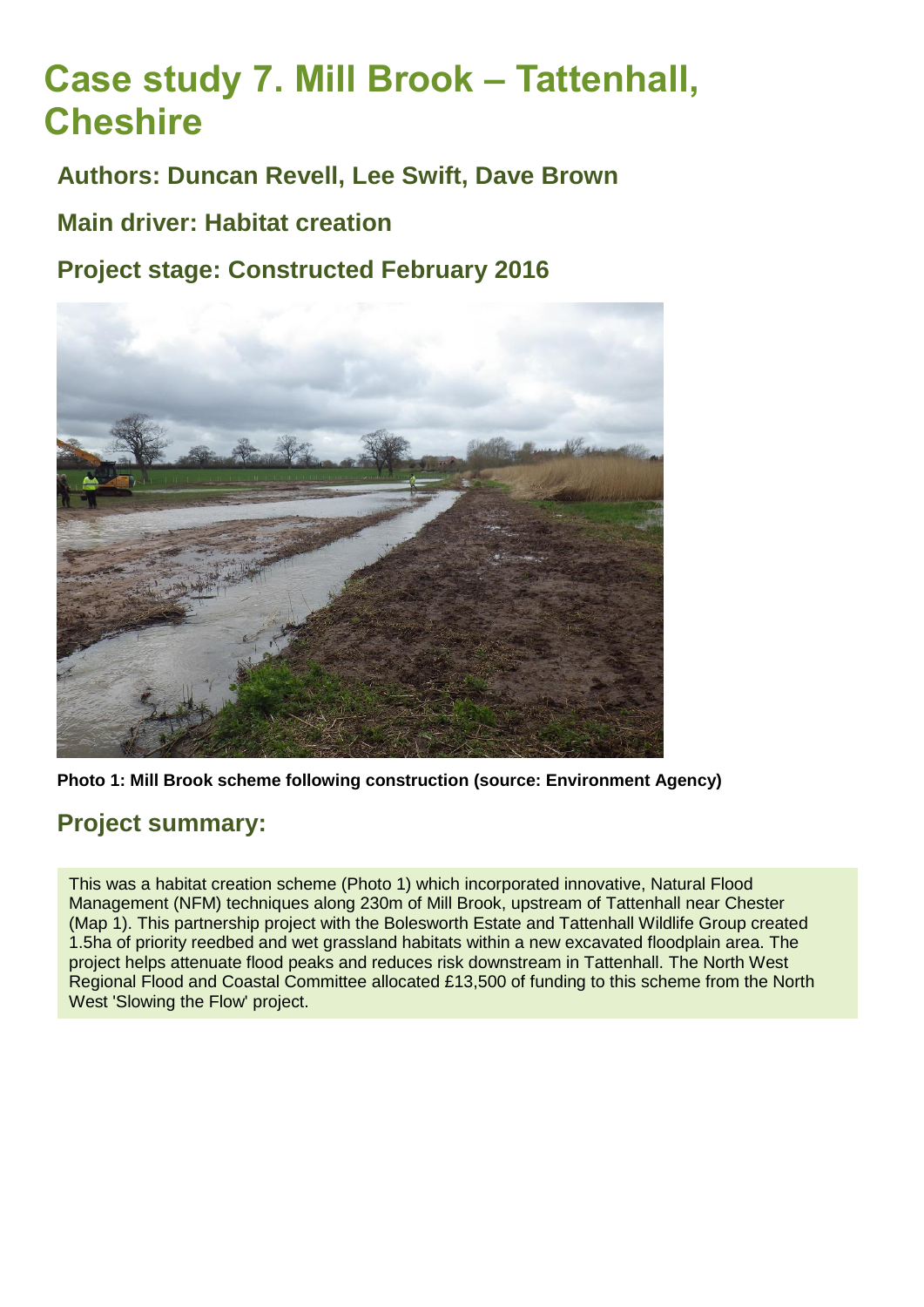# **Key facts:**

- 1.5ha of priority habitats created
- Wider and improved riparian zone and wildlife corridor
- Reduced diffuse agricultural pollution leading to reduced sediment input and improved water quality, helping to meet Water Framework Directive objectives
- Increased floodwater storage upstream and flood peak attenuation, which slows the flow of the brook, leading to some flood risk reduction benefits to the downstream village of Tattenhall



**Map 1: Location of Tattenhall (source: Ordnance Survey)**

## **1. Contact details**

| <b>Contact details</b> |                                                 |
|------------------------|-------------------------------------------------|
| Names:                 | Duncan Revell, Lee Swift and Dave Brown.        |
| Lead<br>organisation:  | <b>Environment Agency</b>                       |
| <b>Partners:</b>       | Bolesworth Estate and Tattenhall Wildlife Group |
| e-mail address:        | duncan.revell@environment-agency.gov.uk         |

# **2. Location and catchment description**

| <b>Catchment summary</b>                                             |                                                   |
|----------------------------------------------------------------------|---------------------------------------------------|
| <b>National Grid Reference:</b>                                      | SJ 48883 58162                                    |
| <b>Town, County, Country:</b>                                        | Tattenhall, Cheshire, UK                          |
| <b>Regional Flood and Coastal</b><br><b>Committee (RFCC) region:</b> | <b>North West</b>                                 |
| Catchment name(s) and size $(km^2)$ :                                | Dee: 2,251km <sup>2</sup> (river basin catchment) |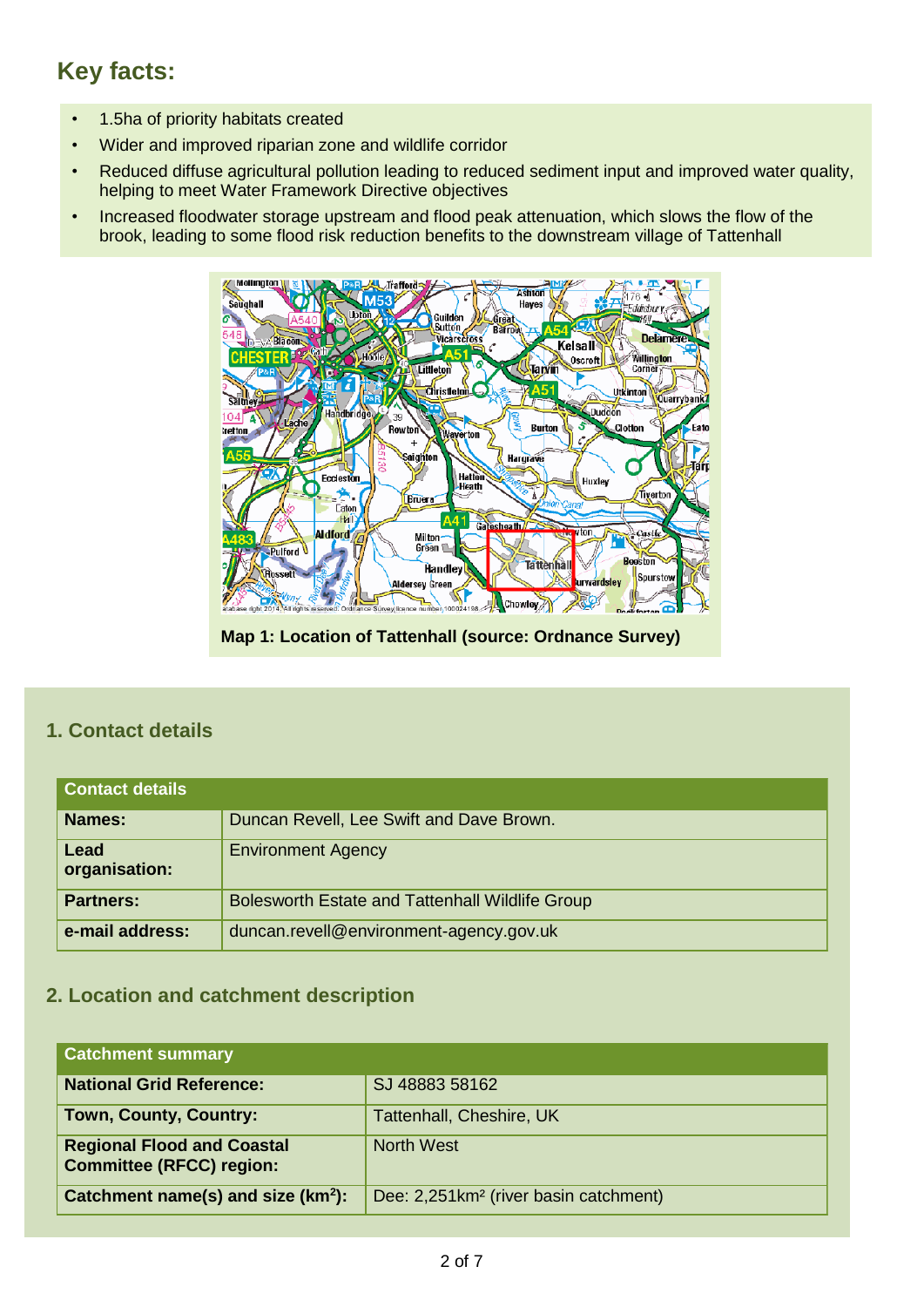|                                                           | Aldford Brook: 108km <sup>2</sup> (subcatchment) |
|-----------------------------------------------------------|--------------------------------------------------|
|                                                           | Mill Brook: 16km <sup>2</sup>                    |
| River name(s) and typology:                               | Mill Brook (lowland), low, calcareous            |
| <b>Water Framework Directive water</b><br>body reference: | GB111067052120                                   |
| Land use, soil type, geology, mean<br>annual rainfall:    | Agricultural                                     |
|                                                           | Loam over clay/sand, sandstone                   |
|                                                           | Mean annual rainfall: 800mm                      |

#### **3. Background summary of the catchment**

#### **Socioeconomic/historic context**

Mil Brook was straightened from east to west hundreds of years ago for the village mill and, probably, agricultural land gain. This has resulted in some loss of floodplain connectivity.

#### **Flood risk problem(s)**

Tattenhall is an identified 'community at (flood) risk' with 22 properties in fluvial Flood Zones 2 and 3. On 6 November 2000, 14 properties in the village flooded. A report on the flood by JBA Consulting highlighted the main flood mechanism as poor culvert capacity under the main road, followed by overtopping of the dam and, additionally, surface water (JBA 2013). Following this event, an extra culvert under the main road has assisted the situation and flooding has not occurred since, though the risk remains.

#### **Other environmental problems**

A high concentration of phosphate is the reason this water body is not achieving 'good status' under the Water Framework Directive. This is likely due to diffuse pollution from agriculture and discharges from wastewater treatment works.

# **4. Defining the problem(s) and developing the solution**

#### **What evidence is there to define the flood risk problem(s) and solution(s)**

Detailed hydrological modelling by JBA Consulting in 2013 identified several flood risk management options, including raised embankments and flood walls in the village, a larger culvert under the high street and upstream flood water storage. All of these options are still being considered and partnership funding sought, but an opportunity arose to incorporate NFM 'slowing the flow' techniques into the proposed habitat creation scheme just upstream of the village. The RFCC commissioned a 'Slowing the Flow' project in the north-west, which has funded smaller schemes that incorporate NFM techniques upstream of communities at risk using Local Levy council tax funding; £13,500 was allocated to this scheme at Tattenhall.

#### **What was the design rationale?**

The principal design centred on the excavation and lowering of the south bank to create a floodplain area for priority reedbed and wet grassland habitats. NFM 'slowing the flow' techniques were incorporated into the scheme design to encourage more water to spill onto the floodplain. Two large woody material dams were installed in the channel of Mill Brook. The gradient is such that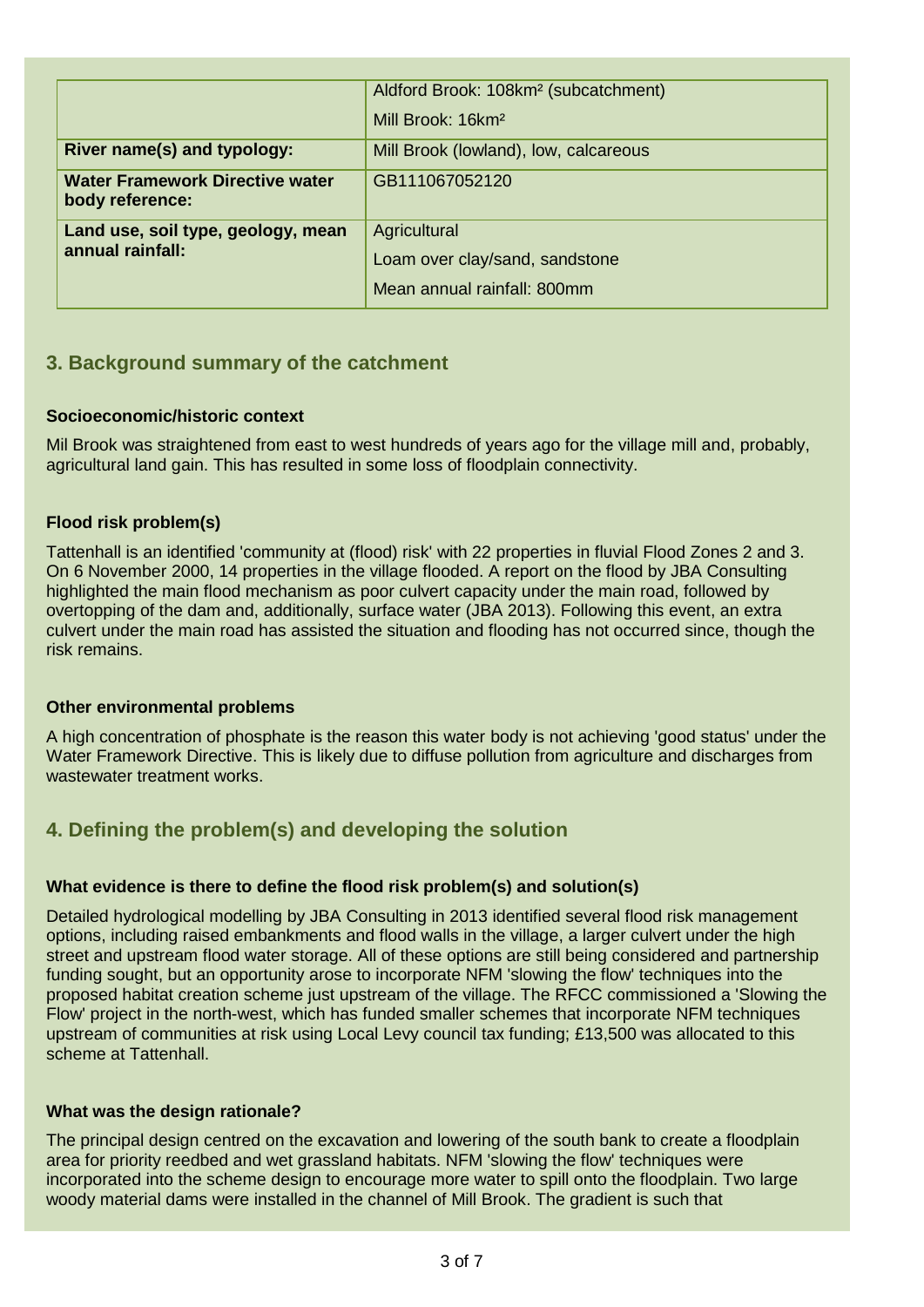remeandering the watercourse into a defined channel was not practical and the preferred, most feasible and effective option was to improve floodplain connectivity, increase storage and install woody material dams.

| <b>Project summary</b>                                                                                       |                                                                                                                                                                                                                                                                                                                                                                                                                                                                                                                                  |  |
|--------------------------------------------------------------------------------------------------------------|----------------------------------------------------------------------------------------------------------------------------------------------------------------------------------------------------------------------------------------------------------------------------------------------------------------------------------------------------------------------------------------------------------------------------------------------------------------------------------------------------------------------------------|--|
| Area of catchment (km <sup>2</sup> ) or length                                                               | 16km <sup>2</sup>                                                                                                                                                                                                                                                                                                                                                                                                                                                                                                                |  |
| of river benefitting from the project:                                                                       | 230 <sub>m</sub>                                                                                                                                                                                                                                                                                                                                                                                                                                                                                                                 |  |
| <b>Types of measures/interventions</b>                                                                       | <b>Floodplain excavation</b>                                                                                                                                                                                                                                                                                                                                                                                                                                                                                                     |  |
| used (Working with Natural<br><b>Processes and traditional):</b>                                             | Lowering embankments                                                                                                                                                                                                                                                                                                                                                                                                                                                                                                             |  |
|                                                                                                              | Improved floodplain connectivity                                                                                                                                                                                                                                                                                                                                                                                                                                                                                                 |  |
|                                                                                                              | Installation of 2 woody material dams to slow the flow                                                                                                                                                                                                                                                                                                                                                                                                                                                                           |  |
| <b>Numbers of measures/interventions</b><br>used (Working with Natural<br><b>Processes and traditional):</b> | 3                                                                                                                                                                                                                                                                                                                                                                                                                                                                                                                                |  |
| <b>Standard of protection for project</b><br>as a whole:                                                     | Flood risk has been reduced to some extent, but this is<br>very difficult to calculate. Approximately 300m <sup>3</sup> of<br>additional floodplain storage was created by excavation<br>works. This allowed increased connectivity to low-lying<br>ground, with a storage volume of $\sim$ 750m <sup>3</sup> . The area of<br>works is equivalent to .0.3% of the Mill Brook catchment.<br>While this will result in a marginal reduction in risk to<br>downstream properties, this reduction cannot formally be<br>quantified. |  |
| <b>Estimated number of properties</b><br>protected:                                                          | 22 properties and a main road will benefit from this<br>intervention                                                                                                                                                                                                                                                                                                                                                                                                                                                             |  |

#### **How effective has the project been?**

Once properly established, the project will lead to the creation of 1.5ha of priority reedbed and wet grassland habitats.

The excavation works has increased floodplain storage by more than 1,000m<sup>3</sup>. Increased channel roughness created by the woody material jams and overland flows is likely to reduce peak flows to Tattenhall village and to remove fine sediment from the watercourse.

In recent years, the land adjacent to Mill Brook has been grazed by dairy cattle. As part of the project, the fence line has been moved 55m south from the water's edge, reducing the impact of diffuse agricultural pollution (reduced fine sediment delivery) and increasing the width of the wildlife corridor.

#### **5. Project construction**

#### **How were individual measures constructed?**

The embankments and floodplain were lowered using a 13-tonne excavator and the spoil was deposited 50m to the south. The woody material dams were constructed using fallen trees and branches from nearby woodland. The works were undertaken by the Environment Agency's Operations Field Team. The Tattenhall Wildlife Group installed the second dam.

#### **How long were measures designed to last?**

100 years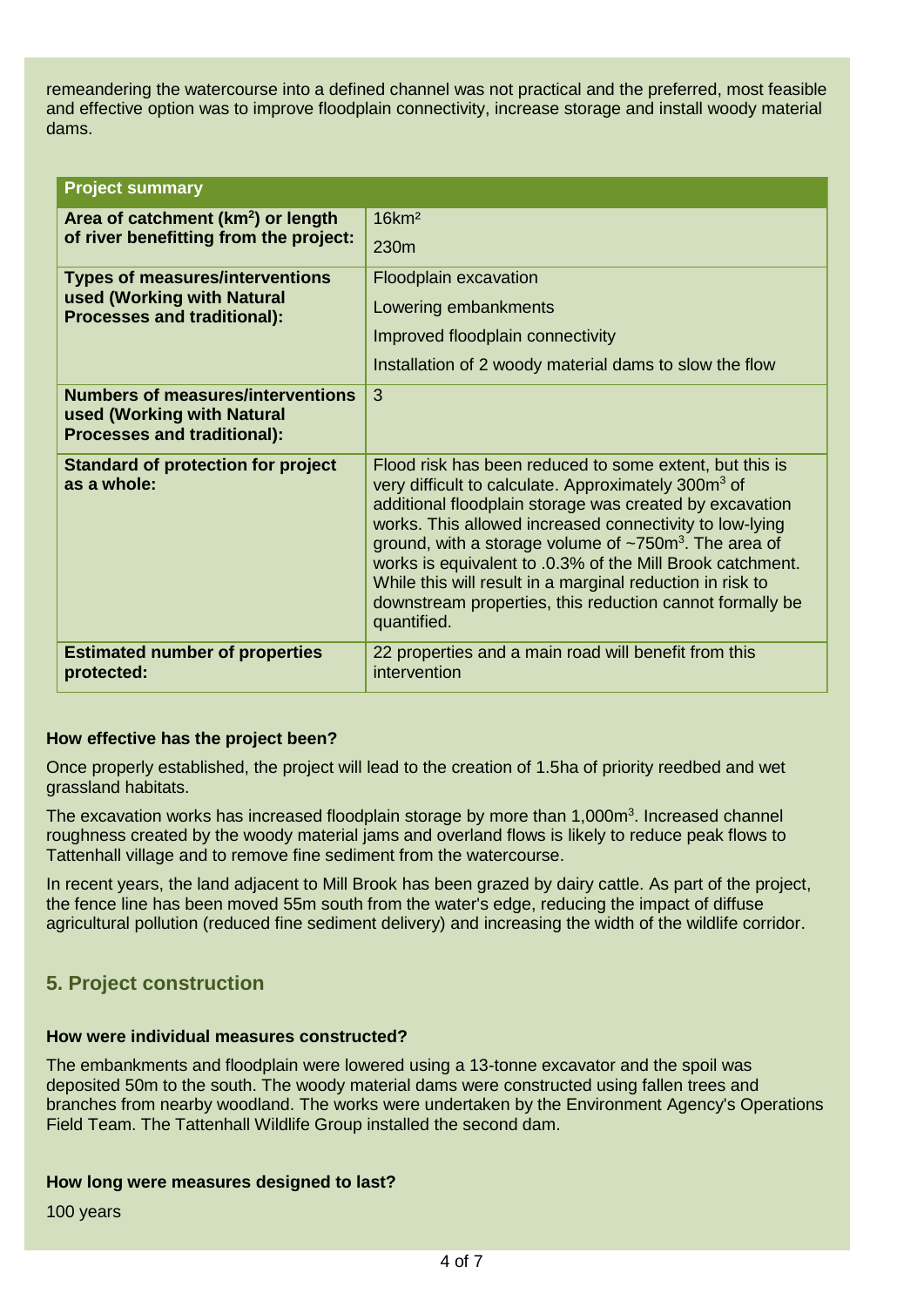#### **Were there any landowner or legal requirements which needed consideration?**

Yes. A formal access agreement with the landowner, the Bolesworth Estate, was required. The Bolesworth Estate provided the land and fencing materials. The work was carried out using the Environment Agency's permitted development rights and so there was no need for planning permission from the local authority.

# **6. Funding**

#### **Funding summary for Working with Natural Processes (WWNP)/National Flood Management (NFM) measures**

| Year project was<br>undertaken/completed:                                           | 2016                                                                                                                                                                                                                       |
|-------------------------------------------------------------------------------------|----------------------------------------------------------------------------------------------------------------------------------------------------------------------------------------------------------------------------|
| How was the project funded:                                                         | North West RFCC, Local Levy council tax funding                                                                                                                                                                            |
| Total cash cost of project $(E)$ :                                                  | 13,500                                                                                                                                                                                                                     |
| <b>Overall cost and cost breakdown</b><br>for WWNP/NFM measures (£):                | 13,500                                                                                                                                                                                                                     |
| <b>WWNP/NFM costs as a % of overall</b><br>project costs:                           | 100                                                                                                                                                                                                                        |
| Unit breakdown of costs for<br><b>WWNP/NFM measures:</b>                            | 13,500                                                                                                                                                                                                                     |
| Cost-benefit ratio (and timescale in<br>years over which it has been<br>estimated): | The assumed benefit for the creation of water-dependent<br>habitat used (Outcome Measure 4a: £15,000 per hectare)<br>exceeds the full project costs. Furthermore, multiple<br>benefits have been achieved (see Section 7). |

### **7. Wider benefits**

#### **What wider benefits has the project achieved?**

Multiple benefits:

- Priority habitat creation and enhanced biodiversity
- Wider and improved riparian zone and wildlife corridor
- Reduced diffuse agricultural pollution leading to improved water quality under the Water Framework **Directive**
- Increased flood water storage upstream to slow the flow leading to some flood risk benefit
- Reduced maintenance costs for the Environment Agency, with the Tattenhall Wildlife Group managing the site in the long term
- Engagement with the local community, with new NFM technique skills acquired
- Good value for money with the works carried out by the Environment Agency's Operations Field Team

#### **How much habitat has been created, improved or restored?**

1.5ha of water-dependent priority habitats created and 230m of river improved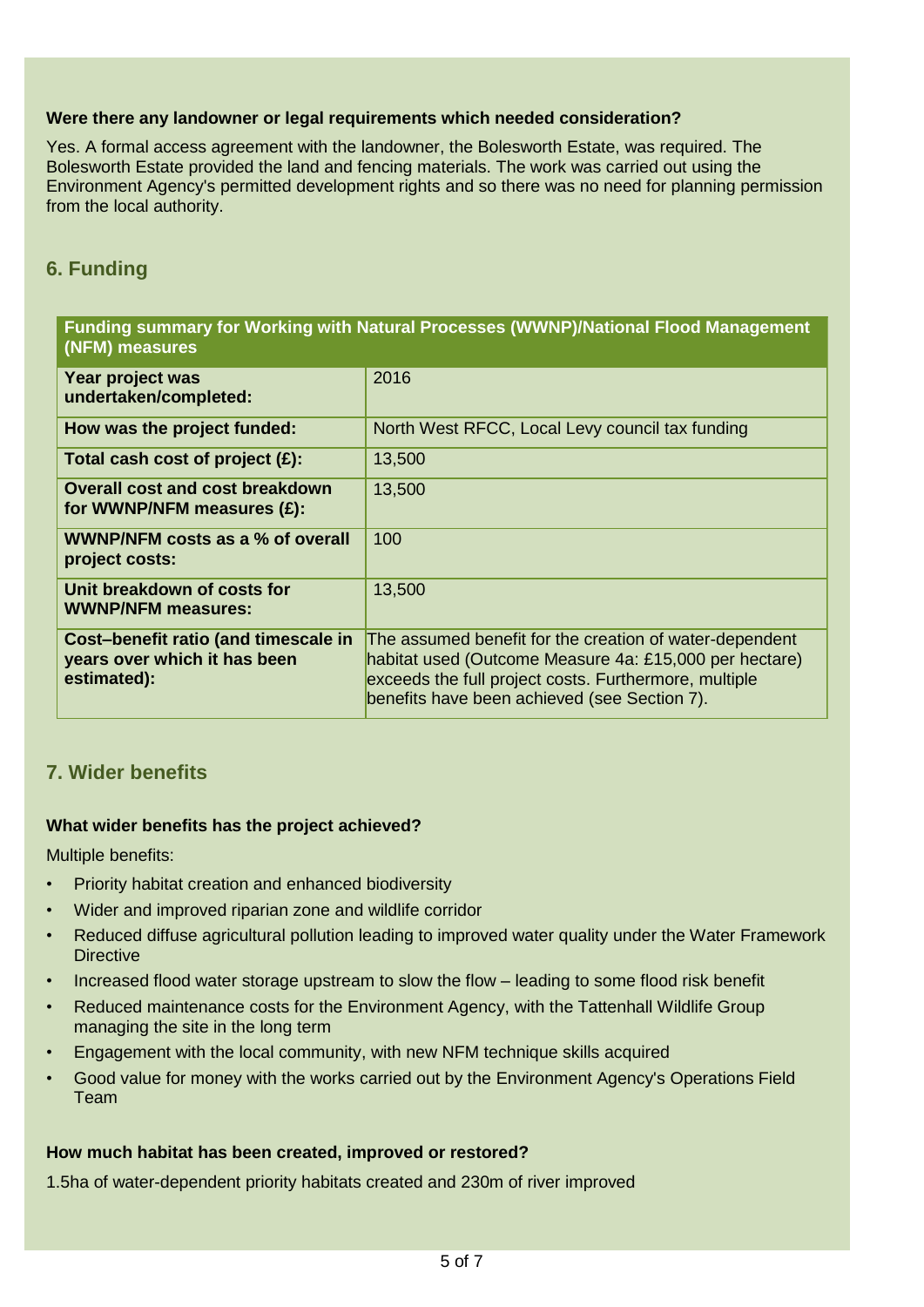## **8. Maintenance, monitoring and adaptive management**

#### **Are maintenance activities planned?**

Yes. This stretch of main river will now be maintained in the long term on behalf of the Bolesworth Estate by the Tattenhall Wildlife Group (with the Environment Agency retaining permissive powers).

#### **Is the project being monitored?**

Yes – by the Tattenhall Wildlife Group and the Environment Agency

#### **Has adaptive management been needed?**

No. The Tattenhall Wildlife Group is monitoring the site and reporting any works that may require use of Environment Agency machinery.

#### **9. Lessons learnt**

#### **What was learnt and how could it be applied elsewhere?**

It was relatively straightforward to incorporate NFM techniques to enhance the habitat creation scheme and the skills learnt were easily passed on to the project partners and the local community. Considering the benefits achieved, this project demonstrated excellent value for money.

Photos 2, 3 and 4 show the site before, during and after construction.



**Photo 2: The site pre-construction (source: Environment Agency)**